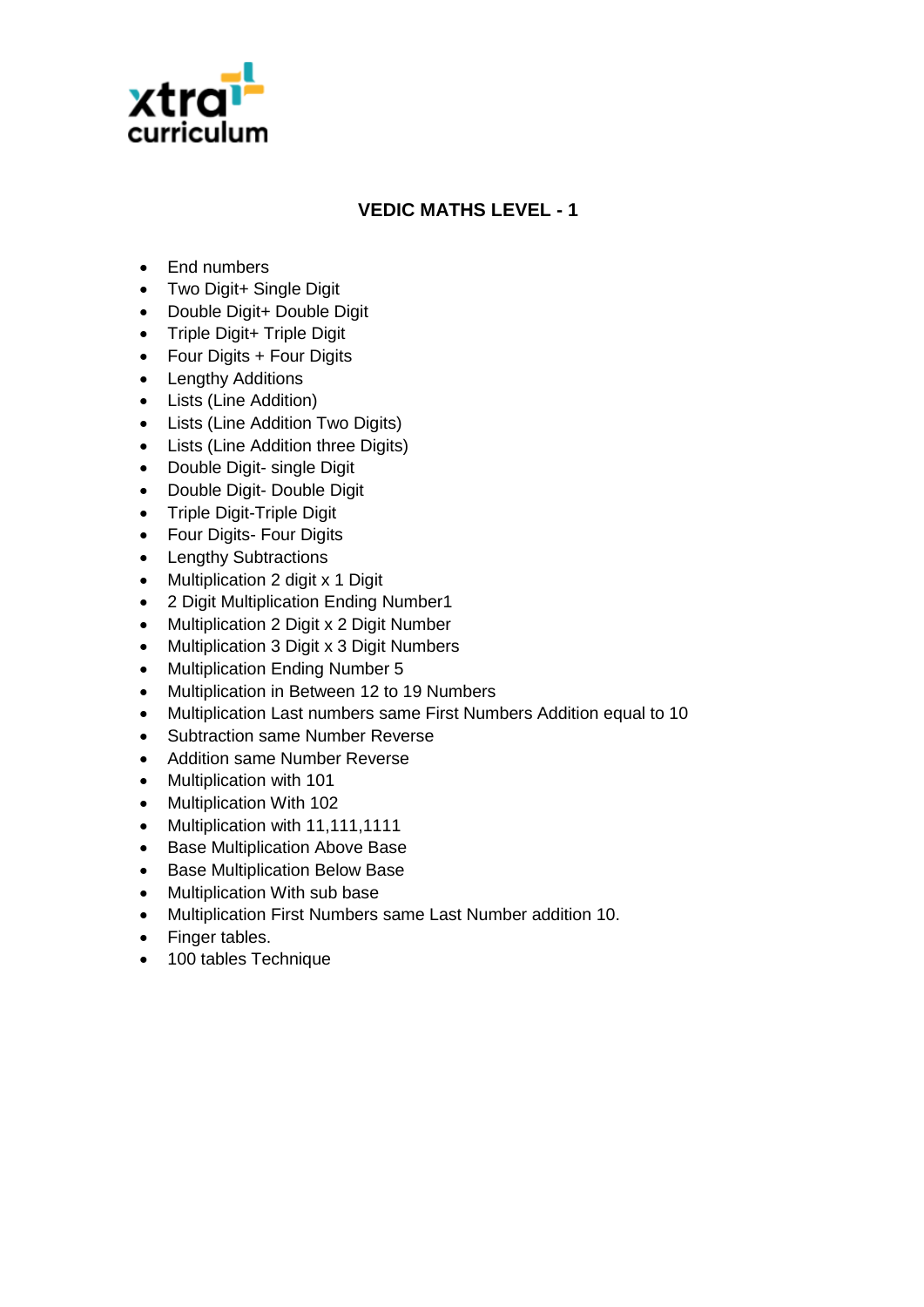

## **VEDIC MATHS LEVEL - 2**

- 4 Digit x 4 Digit Multiplication
- Any number x series of 9's
- Any number x Teens
- Any number x21,31……91
- Multiplication By Factors
- Multiplication using Vilokanam
- Any number x25
- Any number x125
- 4 Digit number x Double Digit
- Special subtractions 10,100,1000
- Divisions (Number÷ single Digit)
- Special Type Divisions (Number $\div 5$ )
- Number ÷9,99,999
- $\bullet$  Equal Digits ÷ Equal 9's
- Less Digits ÷More Digits
- Number  $\div 11$
- Number÷25
- Another Application of Division By 25
- Number÷50
- Number Division ÷125
- Number÷Teens (Paravartya Yojayet)
- By Addition and By subtraction
- Multiplication By 2 Digit number with Repeating Digits
- Multiplication By 3 Digit number with Repeating Digits
- Percentages Basic
- Addition of Fractions
- Adding Fractions with Like Denominators
- Subtracting Fractions
- Subtracting Fractions with Like Denominators
- Multiplication of Fractions
- Divisions of Fractions
- Some smart cuts in Fractions.